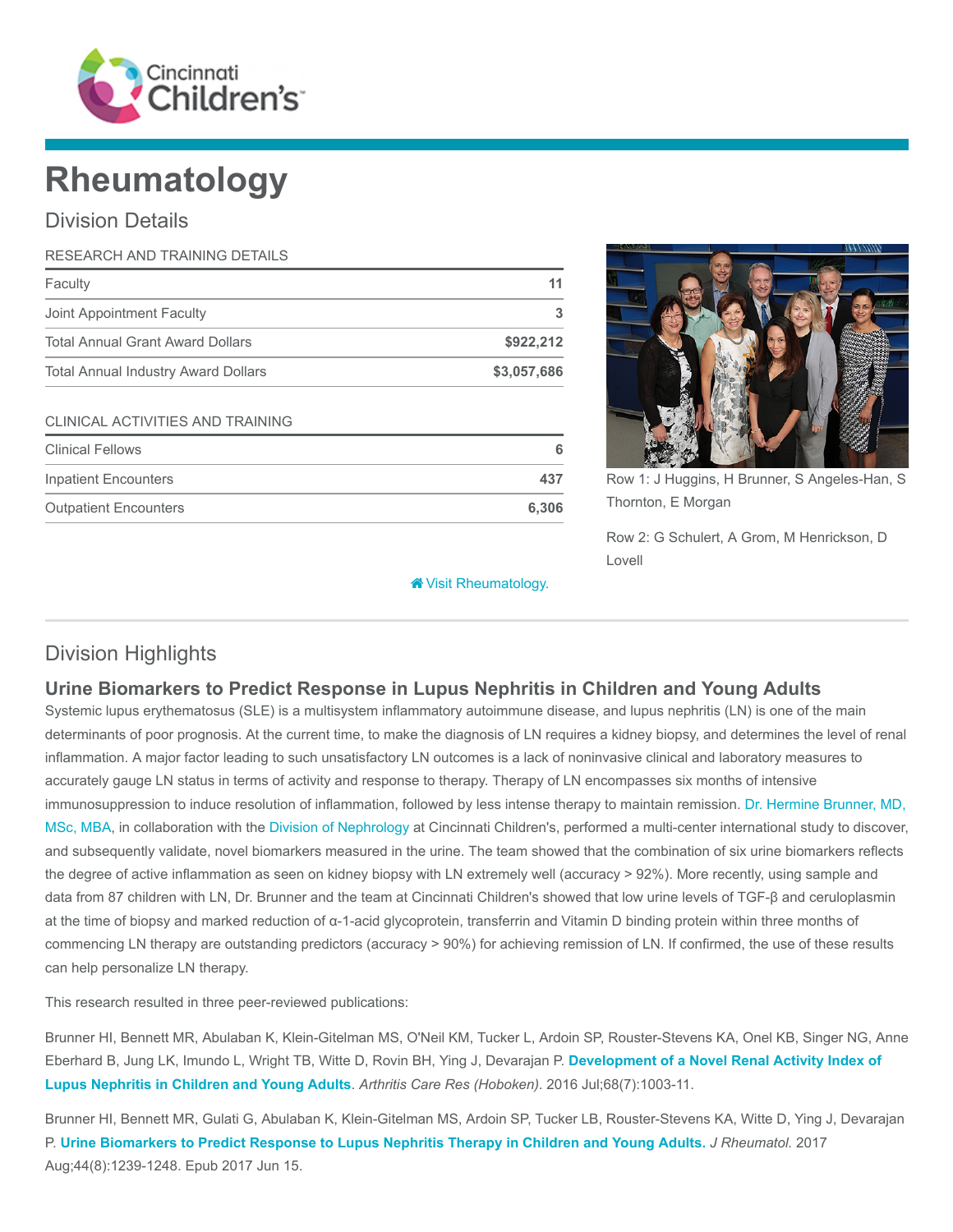Gulati G, Bennett MR, Abulaban K, Song H, Zhang X, Ma Q, Brodsky SV, Nadasdy T, Haffner C, Wiley K, Ardoin SP, Devarajan P, Ying J, Rovin BH, Brunner HI. [Prospective validation of a novel renal activity index of lupus nephritis.](https://www.ncbi.nlm.nih.gov/pubmed/28361601) Lupus. 2017 Aug;26(9):927-936. Epub 2016 Dec 19.

## Biomarkers of Response to Therapy in Children with Systemic Juvenile Idiopathic Arthritis

Systemic juvenile idiopathic arthritis (SJIA) is the most severe form of juvenile arthritis complicated by high fevers, serositis, lymphadenopathy, rashes and organomegaly. Introduction of IL-1 and IL-6 inhibiting biologics has dramatically improved the long-term outcome for patients with SJIA. Increasing clinical experience with these drugs, however, suggests significant SJIA heterogeneity in terms of responsiveness to these treatments. While about 20-30% of the patients appear equally responsive to both therapeutic strategies, about 1/3 of SJIA patients respond to IL-1 inhibiting agents only. In contrast, another third respond only to IL-6 neutralization. Furthermore, 10- 15% of the patients fail both treatments. To ensure the timely initiation of the most appropriate treatment, there is a strong need for biomarkers that would predict the response. The main goal of the study, co-led by [Dr. Alexei Grom, MD](https://www.cincinnatichildrens.org/bio/g/alexei-grom), was to characterize the molecular response to canakinumab, anti-interleukin-1ß (IL-1ß) monoclonal antibody neutralizing IL-1ß-mediated pathways and evaluate potential markers of response using samples from two SJIA pivotal trials. Researchers measured gene expression in patients with febrile SJIA and in matched healthy controls by Affymetrix DNA microarrays. At baseline, microarray analysis identified 984 probe sets differentially over expressed in patients versus controls. The strongest observed clinical response was in patients with higher baseline expression of several genes including IL-1ß, IL-1 receptors (IL1-R1 and IL1-R2), IL-1 receptor accessory protein (IL1-RAP), and IL-6. There is a need for additional research to investigate potential differences in the disease mechanisms in patients with heterogeneous gene transcription profiles.

This research led to the following peer-reviewed publication:

Brachat AH, Grom AA, Wulffraat N, Brunner HI, Quartier P, Brik R, McCann L, Ozdogan H, Rutkowska-Sak L, Schneider R, Gerloni V, Harel L, Terreri M, Houghton K, Joos R, Kingsbury D, Lopez-Benitez JM, Bek S, Schumacher M, Valentin MA, Gram H, Abrams K, Martini A, Lovell DJ, Nirmala NR, Ruperto N; Pediatric Rheumatology International Trials Organization (PRINTO) and the Pediatric Rheumatology Collaborative Study Group (PRCSG). [Early changes in gene expression and inflammatory proteins in systemic juvenile idiopathic](https://www.ncbi.nlm.nih.gov/pubmed/28115015) arthritis patients on canakinumab therapy. Arthritis Res Ther. 2017 Jan 23;19(1):13.

## The Pediatric Rheumatology Collaborative Study Group (PRCSG)

The mission of the Pediatric Rheumatology Collaborative Study Group ([PRCSG](https://www.cincinnatichildrens.org/research/divisions/r/rheumatology/rheumatology-collaborative-study)) is to foster, facilitate, and conduct high quality clinical research in the field of pediatric rheumatology. The PRCSG is a network of pediatric rheumatology professionals working mostly at academic and clinical centers. PRCSG members are actively engaged in the diagnosis and management of children with rheumatic and related musculoskeletal diseases. Embedded in the Division of Rheumatology at Cincinnati Children's are the leadership and the PRCSG Coordinating Center. [Dr. Daniel Lovell, MD, MPH](https://www.cincinnatichildrens.org/bio/l/daniel-lovell), serves as the chairman of the organization, while Dr. Hermine Brunner, MD, MSc, MBA, is the scientific director. Additional information is available on the [PRCSG](http://auth.sc.cincinnatichildrens.org/www.prcsg.org) website. Involved currently in the following Phase I - III trials are the PRCSG, in collaboration with Paediatric Rheumatology International Trials Organisation (PRINTO), where they study the following medications for use in JIA: Oral JAK (Janus Kinase) inhibitor tofacitinib trials- one in Polyarticular forms of JIA and one in SJIA; subcutaneous abatacept; subcutaneous tocilizumab; subcutaneous canakinumab; Subcutaneous adalimumab; subcutaneous certolizumab; intravenous golimumab; and subcutaneous secukinumab. The PRCSG involvement in Phase III trials in other pediatric rheumatic diseases includes intravenous rituximab for ANCA-associated vasculitis and intravenous belimumab in childhood-onset lupus.

Published peer-reviewed manuscripts resulting from the research conducted by the PRCSG during the preceding year are below:

Brunner HI, Ruperto N, Tzaribachev N, Horneff G, Chasnyk VG, Panaviene V, Abud-Mendoza C, Reiff A, Alexeeva E, Rubio-Pérez N, Keltsev V, Kingsbury DJ, Del Rocio Maldonado Velázquez M, Nikishina I, Silverman ED, Joos R, Smolewska E, Bandeira M, Minden K, van Royen-Kerkhof A, Emminger W, Foeldvari I, Lauwerys BR, Sztajnbok F, Gilmer KE, Xu Z, Leu JH, Kim L, Lamberth SL, Loza MJ, Lovell DJ, Martini A, PRINTO, PRCSG. [Subcutaneous golimumab for children with active polyarticular-course juvenile idiopathic arthritis:](https://www.ncbi.nlm.nih.gov/pubmed/28507219) results of a multicentre, double-blind, randomised-withdrawal trial. Ann Rheum Dis. 2017 May 15.

Brachat AH, Grom AA, Wulffraat N, Brunner HI, Quartier P, Brik R, McCann L, Ozdogan H, Rutkowska-Sak L, Schneider R, Gerloni V, Harel L, Terreri M, Houghton K, Joos R, Kingsbury D, Lopez-Benitez JM, Bek S, Schumacher M, Valentin MA, Gram H, Abrams K, Martini A,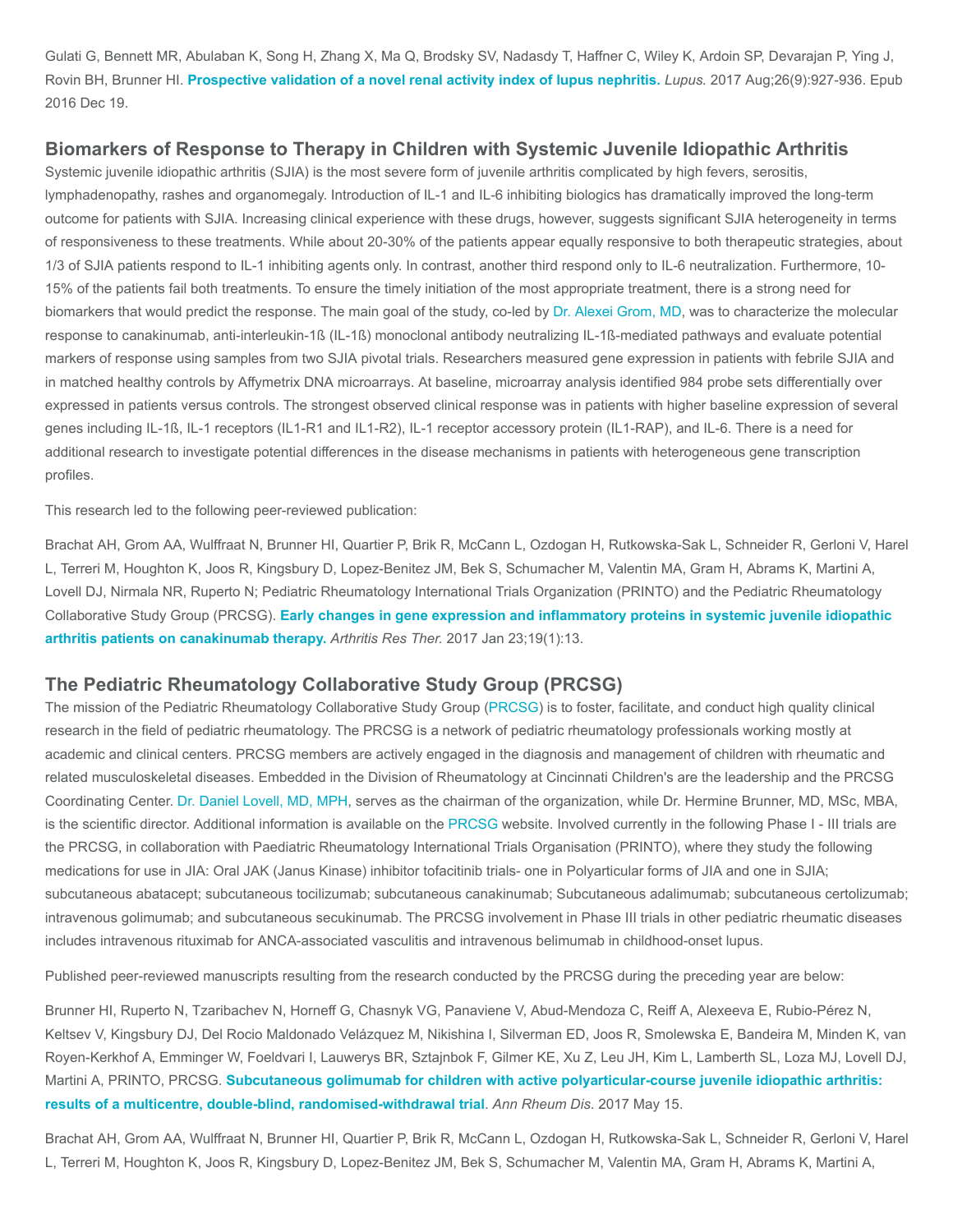Lovell DJ, Nirmala NR, Ruperto N, PRINTO, PRCSG. [Early changes in gene expression and inflammatory proteins in systemic](https://www.ncbi.nlm.nih.gov/pubmed/28115015) juvenile idiopathic arthritis patients on canakinumab therapy. Arthritis Res Ther. 2017 Jan 23:19(1):13.

Ravelli A, Minoia F, Davì S, Horne A, Bovis F, Pistorio A, Aricò M, Avcin T, Behrens EM, De Benedetti F, Filipovic L, Grom AA, Henter JI, Ilowite NT, Jordan MB, Khubchandani R, Kitoh T, Lehmberg K, Lovell DJ, Miettunen P, Nichols KE, Ozen S, Pachlopnik Schmid J, Ramanan AV, Russo R, Schneider R, Sterba G, Uziel Y, Wallace C, Wouters C, Wulffraat N, Demirkaya E, Brunner HI, Martini A, Ruperto N, Cron RQ, PRINTO, PRCSG; Histiocyte Society. 2016 Classification Criteria for Macrophage Activation Syndrome Complicating [Systemic Juvenile Idiopathic Arthritis: A European League Against Rheumatism/American College of Rheumatology/Paediatric](https://www.ncbi.nlm.nih.gov/pubmed/26314788) Rheumatology International Trials Organisation Collaborative Initiative. Arthritis Rheumatol. 2016 Mar;68(3):566-76.

Grom AA, Ilowite NT, Pascual V, Brunner HI, Martini A, Lovell D, Ruperto N; PRINTO, PRCSG, Leon K, Lheritier K, Abrams K. Rate and [Clinical Presentation of Macrophage Activation Syndrome in Patients With Systemic Juvenile Idiopathic Arthritis Treated With](https://www.ncbi.nlm.nih.gov/pubmed/26314396) Canakinumab. Arthritis Rheumatol. 2016 Jan;68(1):218-28.

Ravelli A, Minoia F, Davì S, Horne A, Bovis F, Pistorio A, Aricò M, Avcin T, Behrens EM, De Benedetti F, Filipovic L, Grom AA, Henter JI, Ilowite NT, Jordan MB, Khubchandani R, Kitoh T, Lehmberg K, Lovell DJ, Miettunen P, Nichols KE, Ozen S, Pachlopnik Schmid J, Ramanan AV, Russo R, Schneider R, Sterba G, Uziel Y, Wallace C, Wouters C, Wulffraat N, Demirkaya E, Brunner HI, Martini A, Ruperto N, Cron RQ, PRINTO, PRCSG; Childhood Arthritis and Rheumatology Research Alliance; Histiocyte Society. 2016 Classification Criteria for Macrophage Activation Syndrome Complicating Systemic Juvenile Idiopathic Arthritis: A European League Against [Rheumatism/American College of Rheumatology/Paediatric Rheumatology International Trials Organisation Collaborative](https://www.ncbi.nlm.nih.gov/pubmed/26865703) [Initiative](https://www.ncbi.nlm.nih.gov/pubmed/26865703). Ann Rheum Dis. 2016 Mar:75(3)481-9.

# Interferon-Gamma Activation Characterizes Macrophage Activation Syndrome Complicating Systemic JIA

Macrophage activation syndrome (MAS) is a potentially life-threatening complication of systemic juvenile idiopathic arthritis (JIA), and has striking similarity to the rare histiocytic disorder hemophagocytic lymphohistiocytosis (HLH). Interferon-gamma (IFNγ) has a central role in the pathogenesis of HLH, but its role in MAS remains unclear. In this study, together with two centers in Italy, researchers determined levels of inflammatory cytokines and IFN-induced chemokines in patients with HLH or with systemic JIA with, and without MAS. Levels of IFNγ and IFN-induced chemokines were strikingly high in patients with both HLH and active MAS. In contrast, levels in patients with active systemic JIA, but without MAS, were comparable to those in patients with clinically inactive systemic JIA. Serum IFNγ and IFN-induced chemokine levels also strongly correlated with laboratory features of MAS. These findings strongly suggest that IFNγ, and IFN-induced chemokines, have a pivotal role in MAS, and supports the use of targeted anti- IFNγ therapy for this often fatal disorder.

This research led to the following peer-reviewed publication:

Bracaglia C, de Graaf K, Pires Marafon D, Guilhot F, Ferlin W, Prencipe G, Caiello I, Davì S, Schulert G, Ravelli A, Grom AA, de Min C, De Benedetti F. [Elevated circulating levels of interferon-γ and interferon-γ-induced chemokines characterise patients with](https://www.ncbi.nlm.nih.gov/pubmed/27296321) macrophage activation syndrome complicating systemic juvenile idiopathic arthritis. Ann Rheum Dis. 2017 Jan;76(1):166-172. Epub 2016 Jun 13.

#### Research Flow Cytometry Core Provides Novel Technologies for CCHMC Investigators

Housed in the Division of Rheumatology, the Research Flow Cytometry Core ([RFCC](https://www.cincinnatichildrens.org/research/cores/flow-cytometry)) is under the direction of [Dr. Sherry Thornton, PhD.](https://www.cincinnatichildrens.org/bio/t/sherry-thornton) RFCC provides state-of-the-art equipment to over 140 research investigators to perform single cell analysis. In the last year, funding from the [Cincinnati Children's Research Foundation](https://www.cincinnatichildrens.org/research/cincinnati/ccrf) enabled the RFCC to upgrade instruments for increased capability, and more detailed highly multi-parametric flow cytometry for both analysis and sorting of cell populations. Dr. Thornton submitted, and received, a National Institutes of Health [\(NIH](https://www.nih.gov/)) Shared Instrumentation Grant for a fourth cell sorter, increasing the capacity of cell sorting and allowing users access to cell sorting 24/7. The RFCC receives support from two NIH Center grants, the [Cincinnati Rheumatic Disease Core Center](https://www.cincinnatichildrens.org/research/divisions/r/rheumatic-diseases), and the Digestive Health Center. To enhance the research of Cincinnati Children's investigators, the RFCC works closely with investigators and other core facilities to improve workflow. The RFCC presented these innovative activities at a workshop on Cross Core Collaborations at the 2017 Annual Meeting of the [Association for Biomolecular Research Facilities](https://abrf.org/) in San Diego, CA.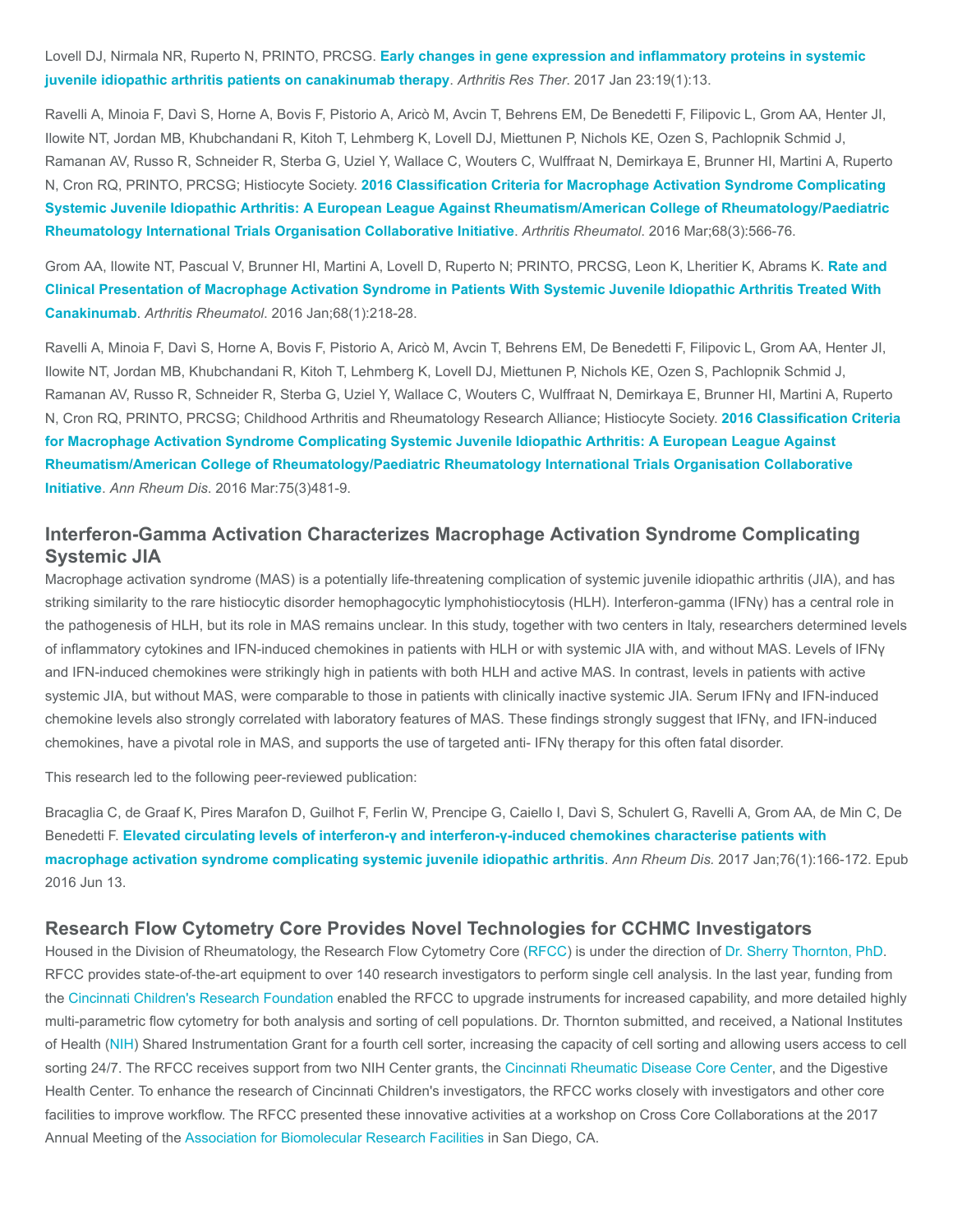## Increasing The Impact Of Patient Reported Outcomes in Pediatric Rheumatology Care

The National Institutes of Health [\(NIH](https://www.nih.gov/)) created the Patient Reported Outcomes Measurement Information System (PROMIS®) cooperative network (2005-2015) to develop a publicly available system to measure health from the patient perspective with more efficient and precise patient reported outcome (PRO) tools than previously available. During the second phase of this project, [Dr. Esi Morgan, MD, MSCE,](https://www.cincinnatichildrens.org/bio/m/esi-morgan) was principal investigator leading a multidisciplinary research project "Enhancing PROMIS in Pediatric Pain, Rheumatology and Rehabilitation Research" (U01AR057940). The project included longitudinal validation of PROMIS measures of self-reported health in children with juvenile idiopathic arthritis (JIA), and chronic pain, as well as development of new PROMIS item banks to assess pain behavior, pain quality and pain intensity in children with chronic painful conditions. The team published an article using application of an innovative method to determine meaning of patient reported outcome measure scores from the patient perspective, as well as the viewpoint of parents and clinical providers. Researchers documented differences in perspectives, which has implications for medical decision making.

Morgan EM, Mara CA, Huang B, Barnett K, Carle AC, Farrell JE, Cook KF. Establishing clinical meaning and defining important [differences for Patient-Reported Outcomes Measurement Information System \(PROMIS®\) measures in juvenile idiopathic arthritis](https://www.ncbi.nlm.nih.gov/pubmed/27913986) using standard setting with patients, parents, and providers. Qual Life Res. 2017 Mar;26(3):565-586. Epub 2016 Dec 2.

The research team also published an article on the newly developed PROMIS Pediatric Pain Behavior Items:

Cunningham NR, Kashikar-Zuck S, Mara C, Goldschneider KR, Revicki DA, Dampier C, Sherry DD, Crosby L, Carle A, Cook KF, Morgan EM. [Development and validation of the self-reported PROMIS pediatric pain behavior item bank and short form scale.](https://www.ncbi.nlm.nih.gov/pubmed/28394851) Pain. 2017 Jul;158(7):1323-1331.

## Division Publications

- 1. Ombrello MJ; Arthur VL; Remmers EF; Hinks A; Tachmazidou I; Grom AA; Foell D; Martini A; Gattorno M; Özen S. Genetic [architecture distinguishes systemic juvenile idiopathic arthritis from other forms of juvenile idiopathic arthritis: clinical and](https://www.ncbi.nlm.nih.gov/pubmed/27927641) therapeutic implications. Annals of the rheumatic diseases. 2017; 76:906-913.
- 2. [Rider LG; Aggarwal R; Pistorio A; Bayat N; Erman B; Feldman BM; Huber AM; Cimaz R; Cuttica RJ; de Oliveira SK.](https://www.ncbi.nlm.nih.gov/pubmed/28385804) 2016 American College of Rheumatology/European League Against Rheumatism Criteria for Minimal, Moderate, and Major Clinical Response in Juvenile Dermatomyositis: An International Myositis Assessment and Clinical Studies Group/Paediatric Rheumatology International Trials Organisation Collaborative Initiative.. Annals of the rheumatic diseases. 2017; 76:782-791.
- 3. Hinks A; Bowes J; Cobb J; Ainsworth HC; Marion MC; Comeau ME; Sudman M; Han B; Juvenile Arthritis Consortium for Immunochip; Becker ML. [Fine-mapping the MHC locus in juvenile idiopathic arthritis \(JIA\) reveals genetic heterogeneity](https://www.ncbi.nlm.nih.gov/pubmed/27998952) corresponding to distinct adult inflammatory arthritic diseases. Annals of the rheumatic diseases. 2017; 76:765-772.
- 4. [Rossetti M; Spreafico R; Consolaro A; Leong JY; Chua C; Massaf M; Saidin S; Magni-Manzoni S; Arkachaisri T; Wallace CA.](https://www.ncbi.nlm.nih.gov/pubmed/27311837) TCR repertoire sequencing identifies synovial Treg cell clonotypes in the bloodstream during active inflammation in human arthritis. Annals of the rheumatic diseases. 2017; 76:435-441.
- 5. [Bracaglia C; de Graaf K; Pires Marafon D; Guilhot F; Ferlin W; Prencipe G; Caiello I; Davì S; Schulert G; Ravelli A.](https://www.ncbi.nlm.nih.gov/pubmed/27296321) Elevated circulating levels of interferon-gamma and interferon-gamma-induced chemokines characterise patients with macrophage activation syndrome complicating systemic juvenile idiopathic arthritis. Annals of the rheumatic diseases. 2017; 76:166-172.
- 6. [Spreafico R; Rossetti M; Whitaker JW; Wang W; Lovell DJ; Albani S.](https://www.ncbi.nlm.nih.gov/pubmed/27849614) Epipolymorphisms associated with the clinical outcome of autoimmune arthritis affect CD4(+) T cell activation pathways. Proceedings of the National Academy of Sciences of the United States of America. 2016; 113:13845-13850.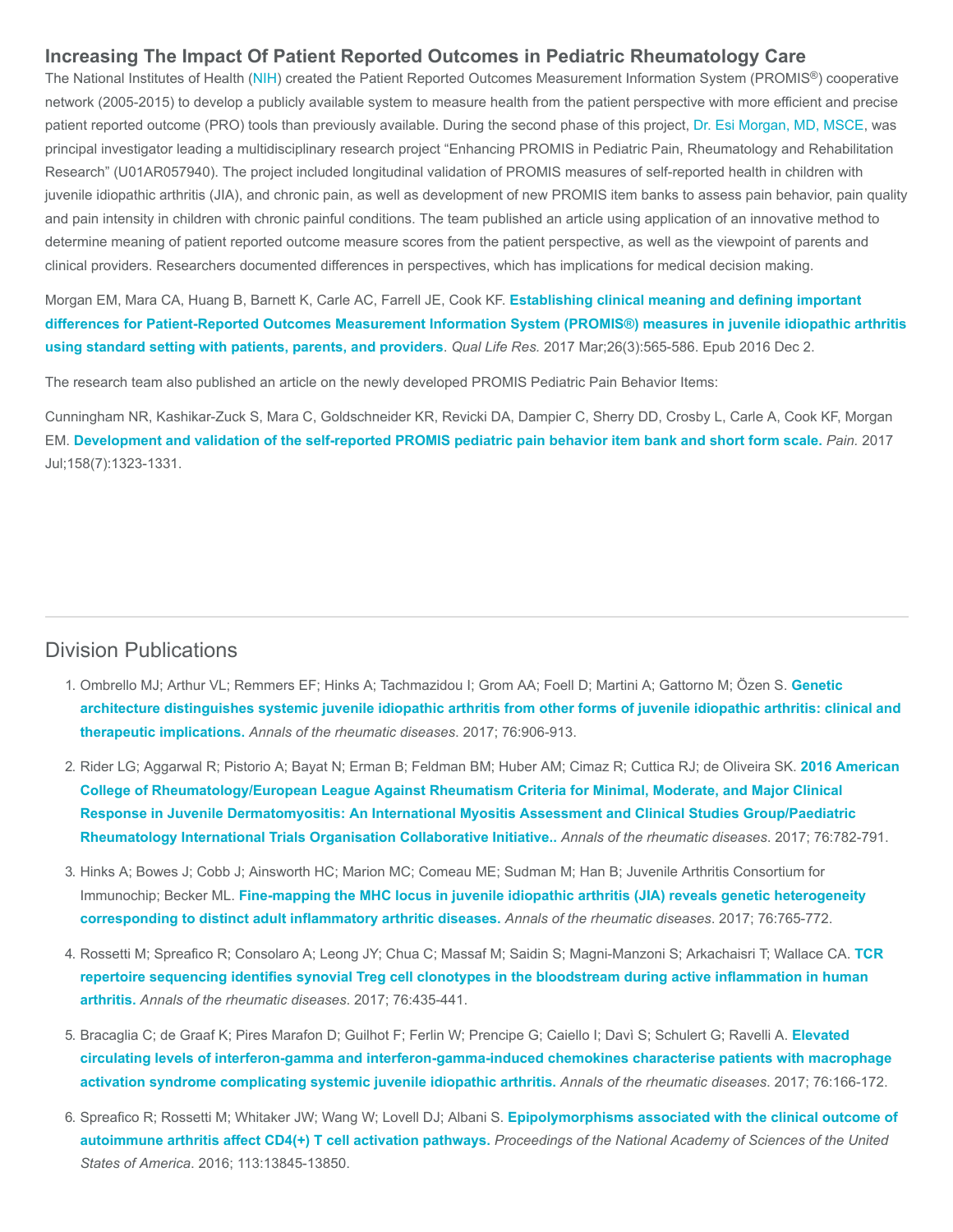- 7. [Rider LG; Aggarwal R; Pistorio A; Bayat N; Erman B; Feldman BM; Huber AM; Cimaz R; Cuttica RJ; de Oliveira SK.](https://www.ncbi.nlm.nih.gov/pubmed/28382778) 2016 American College of Rheumatology/European League Against Rheumatism Criteria for Minimal, Moderate, and Major Clinical Response in Juvenile Dermatomyositis: An International Myositis Assessment and Clinical Studies Group/Paediatric Rheumatology International Trials Organisation Collaborative Initiative. Arthritis and Rheumatology. 2017; 69:911-923.
- 8. Schulert GS; Fall N; Harley JB; Shen N; Lovell DJ; Thornton S; Grom AA. Monocyte MicroRNA Expression in Active Systemic [Juvenile Idiopathic Arthritis Implicates MicroRNA-125a-5p in Polarized Monocyte Phenotypes.](https://www.ncbi.nlm.nih.gov/pubmed/27014994) Arthritis and Rheumatology. 2016; 68:2300-2313.
- 9. Strait RT; Thornton S; Finkelman FD. [C gamma 1 Deficiency Exacerbates Collagen-Induced Arthritis.](https://www.ncbi.nlm.nih.gov/pubmed/26815845) Arthritis and Rheumatology. 2016; 68:1780-1787.
- 10. Shaw MA; Gao Z; McElhinney KE; Thornton S; Flick MJ; Lane A; Degen JL; Ryu JK; Akassoglou K; Mullins ES. Plasminogen [Deficiency Delays the Onset and Protects from Demyelination and Paralysis in Autoimmune Neuroinflammatory Disease.](https://www.ncbi.nlm.nih.gov/pubmed/28275164) The Journal of neuroscience : the official journal of the Society for Neuroscience. 2017; 37:3776-3788.
- 11. Yu T; Enioutina EY; Brunner HI; Vinks AA; Sherwin CM. Clinical Pharmacokinetics and Pharmacodynamics of Biologic [Therapeutics for Treatment of Systemic Lupus Erythematosus.](https://www.ncbi.nlm.nih.gov/pubmed/27384528) Clinical Pharmacokinetics. 2017; 56:107-125.
- 12. [Gmuca S; Xiao R; Brandon TG; Pagnini I; Wright TB; Beukelman T; Morgan EM; Weiss PF.](https://www.ncbi.nlm.nih.gov/pubmed/28464909) Multicenter inception cohort of enthesitis-related arthritis: variation in disease characteristics and treatment approaches. Arthritis Research and Therapy. 2017; 19:84.
- 13. [Brachat AH; Grom AA; Wulffraat N; Brunner HI; Quartier P; Brik R; McCann L; Ozdogan H; Rutkowska-Sak L; Schneider R.](https://www.ncbi.nlm.nih.gov/pubmed/28115015) Early changes in gene expression and inflammatory proteins in systemic juvenile idiopathic arthritis patients on canakinumab therapy. Arthritis Research and Therapy. 2017; 19:13.
- 14. Phillippi K; Hoeltzel M; Byun Robinson A; Kim S; Childhood Arthritis and Rheumatology Research Alliance (CARRA) Legacy Registry Investigators. [Race, Income, and Disease Outcomes in Juvenile Dermatomyositis.](https://www.ncbi.nlm.nih.gov/pubmed/28410093) The Journal of Pediatrics. 2017; 184:38-44.e1.
- 15. [Askew RL; Cook KF; Keefe FJ; Nowinski CJ; Cella D; Revicki DA; Morgan DeWitt EM; Michaud K; Trence DL; Amtmann D.](https://www.ncbi.nlm.nih.gov/pubmed/27565279) A PROMIS Measure of Neuropathic Pain Quality. Value in Health. 2016; 19:623-630.
- 16. Tran ST; Guite JW; Pantaleao A; Pfeiffer M; Myer GD; Sil S; Thomas SM; Ting TV; Williams SE; Edelheit B. Preliminary Outcomes [of a Cross-Site Cognitive- Behavioral and Neuromuscular Integrative Training Intervention for Juvenile Fibromyalgia.](https://www.ncbi.nlm.nih.gov/pubmed/27331358) Arthritis Care and Research. 2017; 69:413-420.
- 17. [Gulati G; Jones JT; Lee G; Altaye M; Beebe DW; Meyers-Eaton J; Wiley K; Brunner HI; DiFrancesco MW.](https://www.ncbi.nlm.nih.gov/pubmed/27110957) Altered Blood-Brain Barrier Permeability in Patients With Systemic Lupus Erythematosus: A Novel Imaging Approach. Arthritis Care and Research. 2017; 69:299-305.
- 18. Jones JT; Carle AC; Wootton J; Liberio B; Lee J; Schanberg LE; Ying J; Morgan DeWitt E; Brunner HI. Validation of Patient-[Reported Outcomes Measurement Information System Short Forms for Use in Childhood-Onset Systemic Lupus](https://www.ncbi.nlm.nih.gov/pubmed/27111350) Erythematosus. Arthritis Care and Research. 2017; 69:133-142.
- 19. [Yazdany J; Bansback N; Clowse M; Collier D; Law K; Liao KP; Michaud K; Morgan EM; Oates JC; Orozco C.](https://www.ncbi.nlm.nih.gov/pubmed/27696755) Rheumatology Informatics System for Effectiveness: A National Informatics-Enabled Registry for Quality Improvement. Arthritis Care and Research. 2016; 68:1866-1873.
- 20. Brunner HI; Bennett MR; Abulaban K; Klein-Gitelman MS; O'Neil KM; Tucker L; Ardoin SP; Rouster-Stevens KA; Onel KB; Singer NG. [Development of a Novel Renal Activity Index of Lupus Nephritis in Children and Young Adults.](https://www.ncbi.nlm.nih.gov/pubmed/26473509) Arthritis Care and Research. 2016; 68:1003-1011.
- 21. Wenderfer SE; Ruth NM; Brunner HI. [Advances in the care of children with lupus nephritis.](https://www.ncbi.nlm.nih.gov/pubmed/27855151) Pediatric Research. 2017; 81:406-414.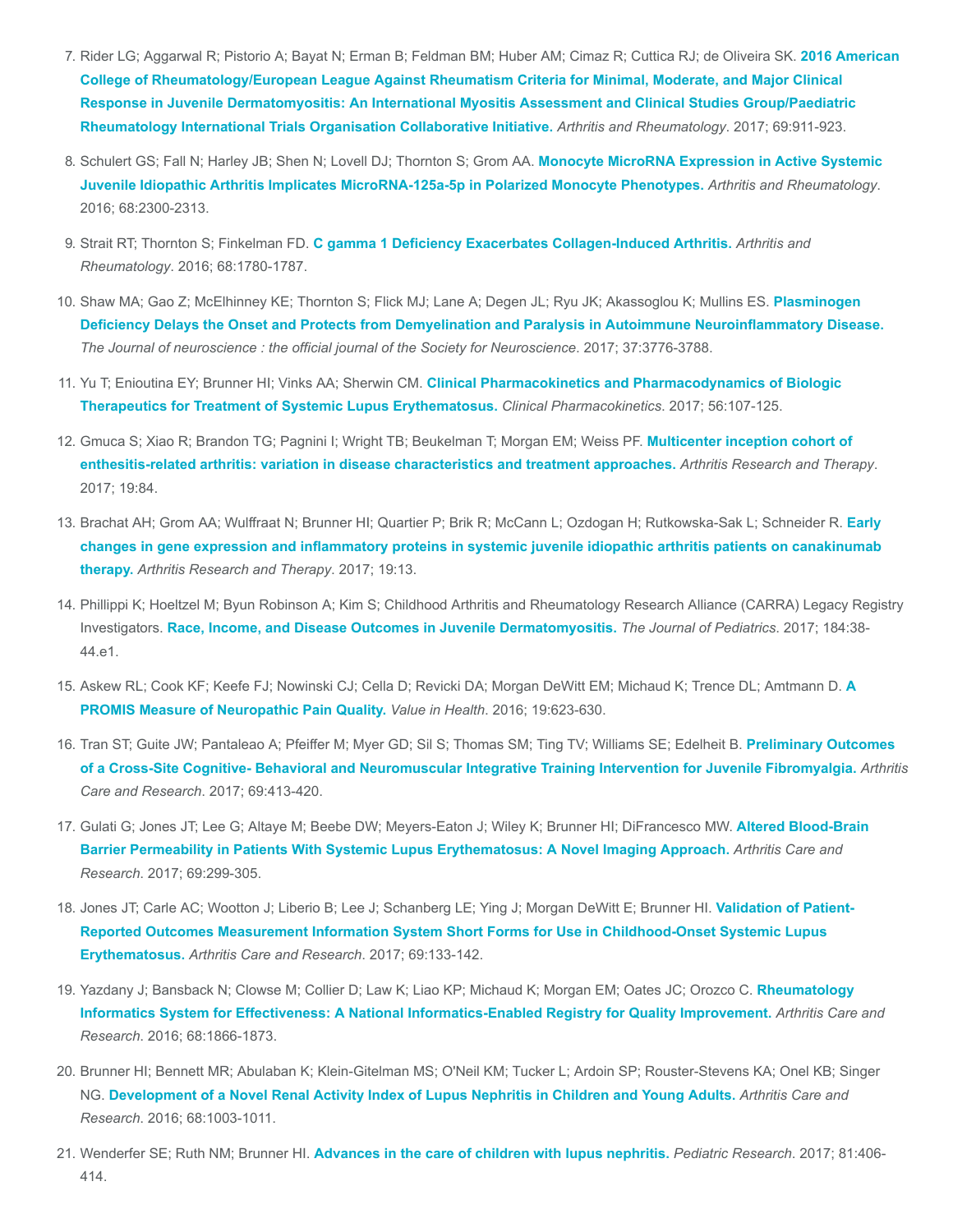- 22. [Zeft AS; Prahalad S; Schneider R; Dedeoglu F; Weiss PF; Grom AA; Mix C; Pope Rd CA.](https://www.ncbi.nlm.nih.gov/pubmed/27607024) Systemic onset juvenile idiopathic arthritis and exposure to fine particulate air pollution. Clinical and Experimental Rheumatology. 2016; 34:946-952.
- 23. Consolaro A; Morgan EM; Giancane G; Rosina S; Lanni S; Ravelli A. [Information technology in paediatric rheumatology..](https://www.ncbi.nlm.nih.gov/pubmed/27762188) Clinical and Experimental Rheumatology. 2016; 34:S11-S16.
- 24. Morgan EM; Mara CA; Huang B; Barnett K; Carle AC; Farrell JE; Cook KF. Establishing clinical meaning and defining important [differences for Patient-Reported Outcomes Measurement Information System \(PROMISA \(R\)\) measures in juvenile](https://www.ncbi.nlm.nih.gov/pubmed/27913986) idiopathic arthritis using standard setting with patients, parents, and providers. Quality of Life Research. 2017; 26:565-586.
- 25. [Lipstein EA; Lovell DJ; Denson LA; Kim SC; Spencer C; Ittenbach RF; Britto MT.](https://www.ncbi.nlm.nih.gov/pubmed/27749390) High Levels of Decisional Conflict and Decision Regret When Making Decisions About Biologics. Journal of Pediatric Gastroenterology and Nutrition. 2016; 63:e176-e181.

# Grants, Contracts, and Industry Agreements

# Annual Grant Award Dollars

| Investigator             | <b>Title</b>                                                                                                         | Sponsor                                        | ID                                      | <b>Dates</b>                       | Amount |
|--------------------------|----------------------------------------------------------------------------------------------------------------------|------------------------------------------------|-----------------------------------------|------------------------------------|--------|
| Hermine Brunner, MD      | Optimization of Outcome<br>Measures For Clinical Trials in<br>Children with Lupus                                    | National Institutes of Health                  | U01<br>AR067166                         | 09/15/2014 \$196,023<br>07/31/2018 |        |
| Grant S Schulert, MD     | <b>Scientist Development</b><br>Award Grant Schulert                                                                 | Rheumatology Research<br>Foundation            | RRF Schulert                            | 07/01/2015 \$75,000<br>06/30/2018  |        |
| Esi M Morgan, MD         | Patients, Advocates and<br>Rheumatology Teams Network Research Inst. (Duke<br>for Research and Service<br>(PARTNERS) | <b>Patient-Centered Outcome</b><br>University) | PPRN-1306-<br>04601                     | 09/13/2015 \$77,032<br>09/12/2018  |        |
| Alexei A Grom, MD        | Cincinnati Training Program in<br>Pediatric Rheumatology<br>Research                                                 | National Institutes of Health                  | T <sub>32</sub><br>AR069512             | 05/01/2016 \$145,153<br>04/30/2021 |        |
| Sherry L Thornton, PhD   | SH800 Cell Sorter                                                                                                    | National Institutes of Health                  | S <sub>10</sub><br>OD023410             | 03/01/2017 \$318,039<br>02/28/2018 |        |
| Sheila T Angeles-Han, MD | <b>Risk Markers for Childhood</b><br><b>Uveitis</b>                                                                  | Rheumatology Research<br>Foundation            | RRF_Angeles- 02/07/2017 \$62,537<br>Han | 09/14/2017                         |        |
| Sheila T Angeles-Han, MD | Outcomes of Children with<br>Juvenile Idiopathic Arthritis-<br>associated Uveitis                                    | National Institutes of Health                  | K23<br>EY021760                         | 04/01/2017 \$48,428<br>08/31/2017  |        |

Total Annual Grant Award Dollars \$922,212

# Annual Industry Award Dollars

| Investigator          | Industry Sponsor      | Amount    |
|-----------------------|-----------------------|-----------|
| Daniel Joe Lovell, MD | Bristol -Myers Squibb | \$395.385 |